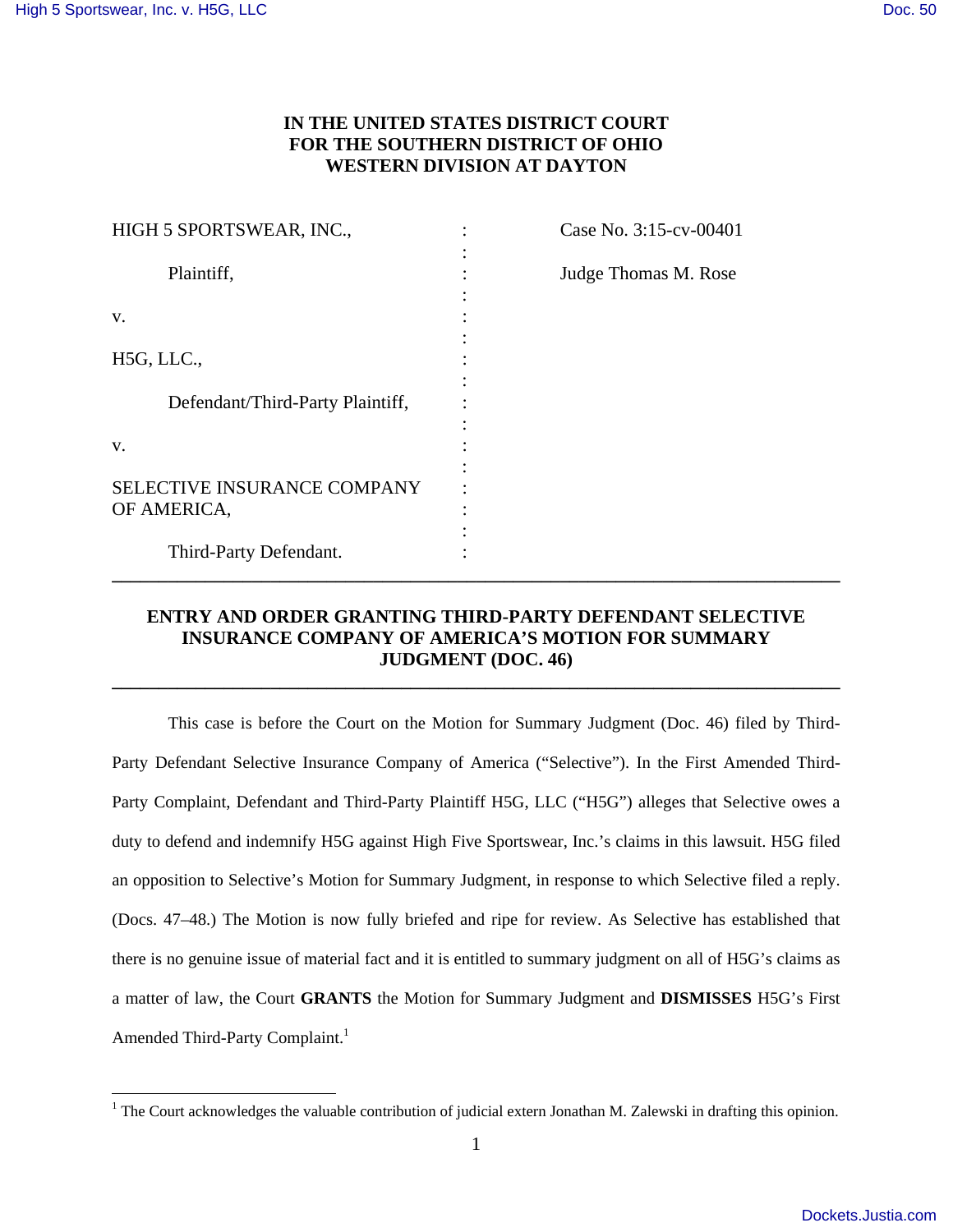## **I. BACKGROUND**

 This case arises out of a complaint for trademark infringement and cybersquatting (hereinafter, the "*High Five* Lawsuit") filed by Plaintiff High 5 Sportswear, Inc. ("High Five") against Defendant H5G. (Doc. 1.) As a result of that suit, H5G submitted a claim under its commercial insurance policy with Selective (hereinafter, the "Insurance Policy"). Selective denied the claim, and on February 26, 2016, H5G filed a third-party complaint against Selective. (Doc. 19.)

 H5G seeks declaratory judgments that Selective has, under the Insurance Policy, a duty to defend and indemnify H5G in the *High Five* Lawsuit. (*Id.* at 7.) H5G further seeks damages for breach of contract and the alleged bad faith denial of H5G's insurance claim. (*Id.* at 8–9.) Selective filed an Answer (Doc. 22) to H5G's First Amended Third-Party Complaint on March 14, 2016, and filed the Motion for Summary Judgment (Doc. 46) on September 19, 2016.

# **A. The Insurance Policy**

 The following facts are undisputed by the parties. On June 2, 2015, Selective issued the Insurance Policy to H5G for a policy term from June 4, 2015, to June 4, 2016. (Doc. 46-3, at 179.) The Insurance Policy was the first policy issued by Selective to H5G. (Doc. 46 at 4; Doc. 47 at 1.) The Insurance Policy provides coverage for commercial general liabilities, including coverage for "personal and advertising injury liability." (Doc. 46-3, at 122.) The Insurance Policy contains the following coverage provisions:

### **COVERAGE B PERSONAL AND ADVERTISING INJURY LIABILITY**

### **1. Insuring Agreement**

**a.** We will pay those sums that the insured becomes legally obligated to pay as damages because of "personal and advertising injury" to which this insurance applies. We will have the right and duty to defend the insured against any "suit" seeking those damages. However, we will have no duty to defend the insured against any "suit" seeking damages for "personal and advertising injury" to which this insurance does not apply. We may, at our discretion, investigate any offense and settle any claim or "suit" that may result.

. . .

**b.** This insurance applies to "personal and advertising injury" caused by an offense arising out of your business but only if the offense was committed in the "coverage territory" during the policy period.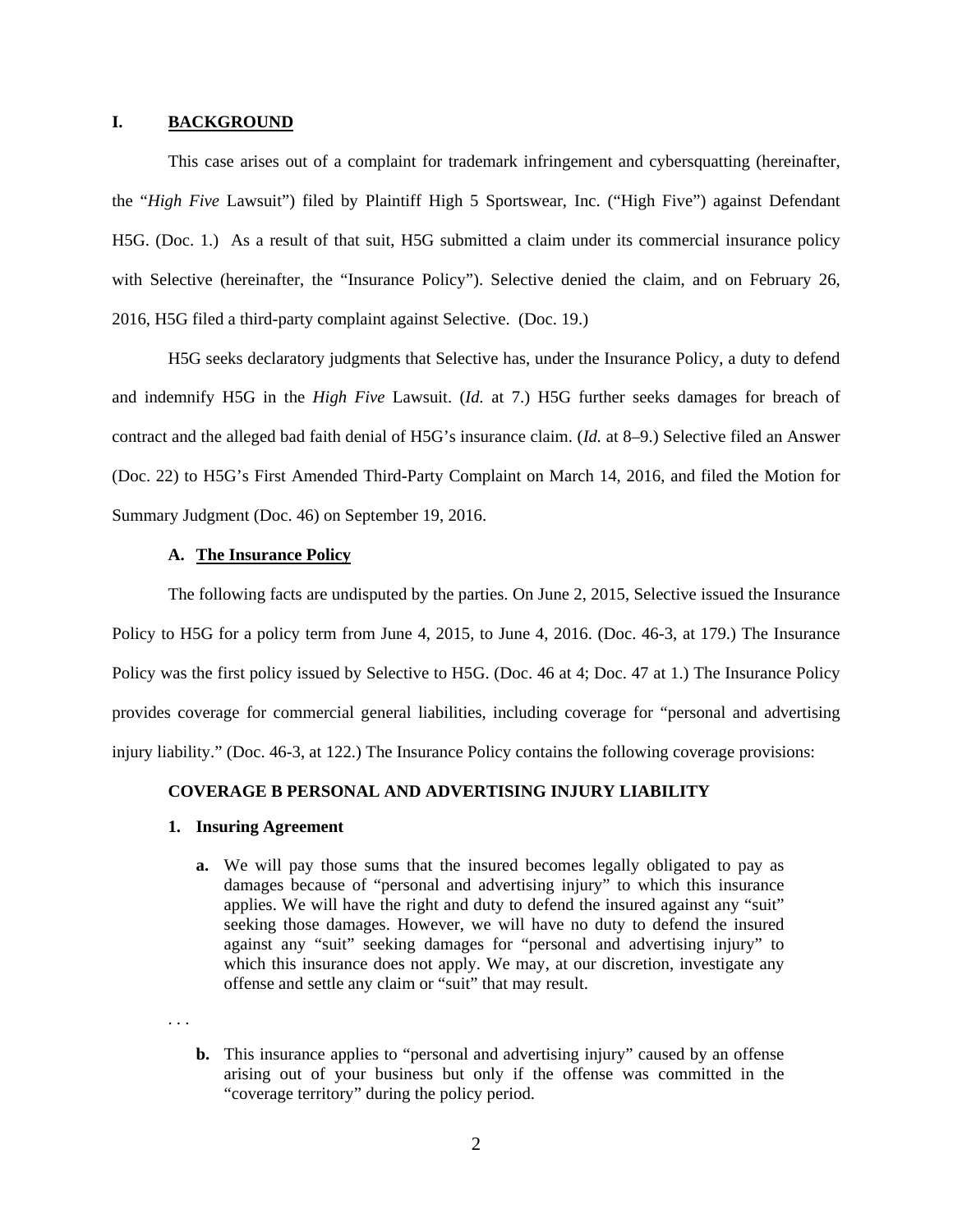The Insurance Policy defines "advertisement" and "personal and advertising injury" as

follows:

### **SECTION V — DEFINITIONS**

- **1.** "Advertisement" means a notice that is broadcast or published to the general public or specific market segments about your goods, products or services for the purpose of attracting customers or supporters. For the purposes of this definition:
	- **a.** Notices that are published include material placed on the Internet or on similar electronic means of communication; and
	- **b.** Regarding web-sites, only that part of a website that is about your goods, products or services for the purposes of attracting customers or supporters is considered an advertisement.

(*Id.* at 129.)

. . .

- **14.** "Personal and advertising injury" means injury, including consequential "bodily injury" arising out of one or more of the following offenses:
	- **a.** False arrest, detention or imprisonment;
	- **b.** Malicious prosecution;
	- **c.** The wrongful eviction from, wrongful entry into, or invasion of the right of private occupancy of a room, dwelling or premises that a person occupies, committed by or on behalf of its owner, landlord or lessor;
	- **d.** Oral or written publication, in any manner, of material that slanders or libels a person or organization or disparages a person's or organization's goods, products or service;
	- **e.** Oral or written publication, in any manner, of material that violates a person's right of privacy;
	- **f.** The use of another's advertising idea in your "advertisement"; or
	- **g.** Infringing upon another's copyright, trade dress or slogan in your "advertisement."

. . . .

(*Id.* at 131.)

The Insurance Policy's coverage for personal and advertising injury is, however, subject

to certain exclusions. Of relevance to Selective's Motion for Summary Judgment, the Insurance

Policy contains the following coverage exclusions: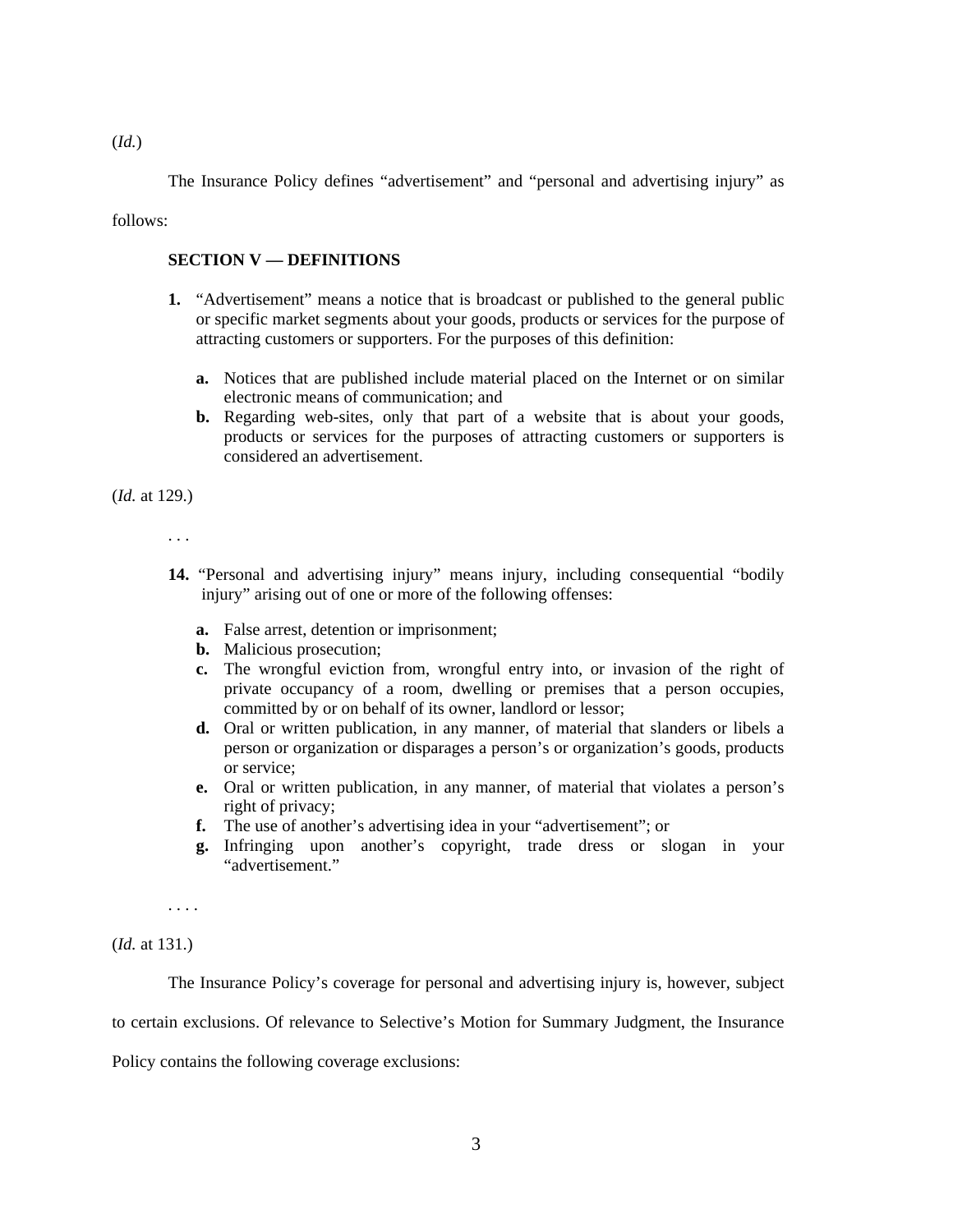### **2. Exclusions**

This insurance does not apply to:

### **a. Knowing Violation of Rights of Another**

"Personal and advertising injury" caused by or at the direction of the insured with the knowledge that the act would violate the rights of another and would inflict "personal and advertising injury."

. . .

#### **c. Material Published Prior To Policy Period**

"Personal and advertising injury" arising out of oral or written publication of material whose first publication took place before the beginning of the policy period.

. . .

### **i. Infringement Of Copyright, Patent, Trademark Or Trade Secret**

"Personal and advertising injury" arising out of the infringement of copyright, patent, trademark, trade secret or other intellectual property rights. Under this exclusion, such other intellectual property rights do not include the use of another's advertising idea in your "advertisement."

However, this exclusion does not apply to infringement, in your "advertisement", of copyright, trade dress or slogan.

. . .

## **l. Unauthorized Use Of Another's Name Or Product**

"Personal and advertising injury" arising out of the unauthorized use of another's name or product in your e-mail address, domain name or metatag, or any other similar tactics to mislead another's potential customers.

. . . .

(*Id.* at 122–23.)

#### **B. The** *High Five* **Lawsuit**

On or about May 1, 2015, High Five requested H5G to "cease and desist from any further use of

'High Five,' 'High 5,' or the handprint in association with [H5G]'s business." (Doc 1, at 9; Doc 8, at 12.)

High Five ultimately proposed a settlement agreement to H5G, but H5G rejected the settlement offer on

or about August 20 and August 27, 2015. (Doc. 1, at 9–10; Doc. 8, at 14–15.) On November 6, 2015,

High Five filed this lawsuit against H5G in this Court. (Doc. 1.)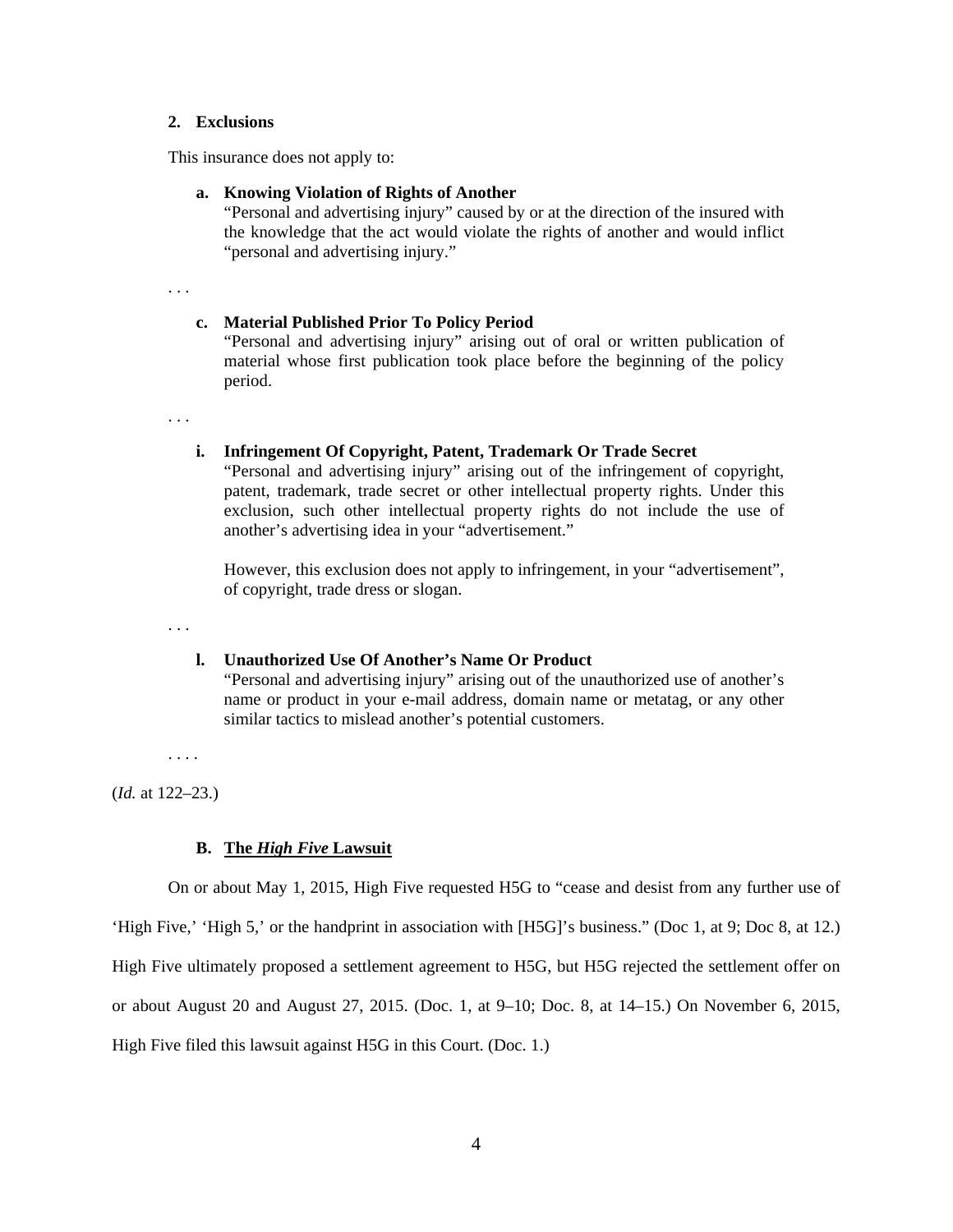High Five asserts six causes of action against H5G premised on the alleged infringement of High Five's federally registered and common law trademarks (collectively the "High Five Marks"). (*Id.* at 10– 16.) First, High Five alleges H5G infringed on the High Five Marks in violation of Section 32 of the Lanham Act. (*Id.*) Second, High Five alleges H5G infringed on High Five's common law rights in the High Five Marks. (*Id.*) Third, High Five alleges H5G adopted marks that are likely to be confused with the High Five Marks in violation of Section 43(a) of the Lanham Act for false designation of origin. (*Id.*) Fourth, High Five alleges H5G engaged in the bad faith use of the High Five Marks "by registering and using the high5gear.com domain name" in violation of 15 U.S.C. § 1125(d) for cybersquatting. (*Id.*) Fifth, High Five alleges H5G used marks that are likely to be confused with the High Five Marks in violation of Ohio Rev. Code § 4165 for deceptive trade practices. (*Id.*) Sixth, and lastly, High Five alleges H5G engaged in unfair competition and misappropriated High Five's name, reputation, and goodwill in violation of Ohio common law for unfair competition. (*Id.*)

### **C. H5G's Insurance Claim to Selective**

On November 18, 2015, H5G submitted a claim to Selective under the "personal and advertising injury liability" provision of the Insurance Policy. (Doc. 19-4.) In its claim letter, H5G demanded that Selective defend H5G in the *High Five* Lawsuit because "the Complaint most explicitly alleged personal and advertising injury as stated in the Policy." (*Id.*) On December 28, 2015, Selective denied coverage on the basis that High Five alleged trademark infringement and cybersquatting claims that are not covered under the Insurance Policy. (Doc. 19, at 5; Doc. 19-5, at 2.)

### **D. H5G'S Third-Party Complaint Against Selective**

On February 26, 2016, H5G filed the First Amended Third-Party Complaint, which asserts four claims against Selective. (Doc. 19.) First, H5G seeks a declaratory judgment that Selective has a duty to defend H5G in the *High Five* Lawsuit against "third-party claims or suits for damages arising out of alleged personal and advertising injuries." (*Id.* at 7.) Second, H5G seeks a declaratory judgment that Selective has a duty to indemnify H5G for damages from claims in the *High Five* Lawsuit arising out of alleged personal and advertising injuries. (*Id.*) Third, H5G seeks damages for Selective's alleged breach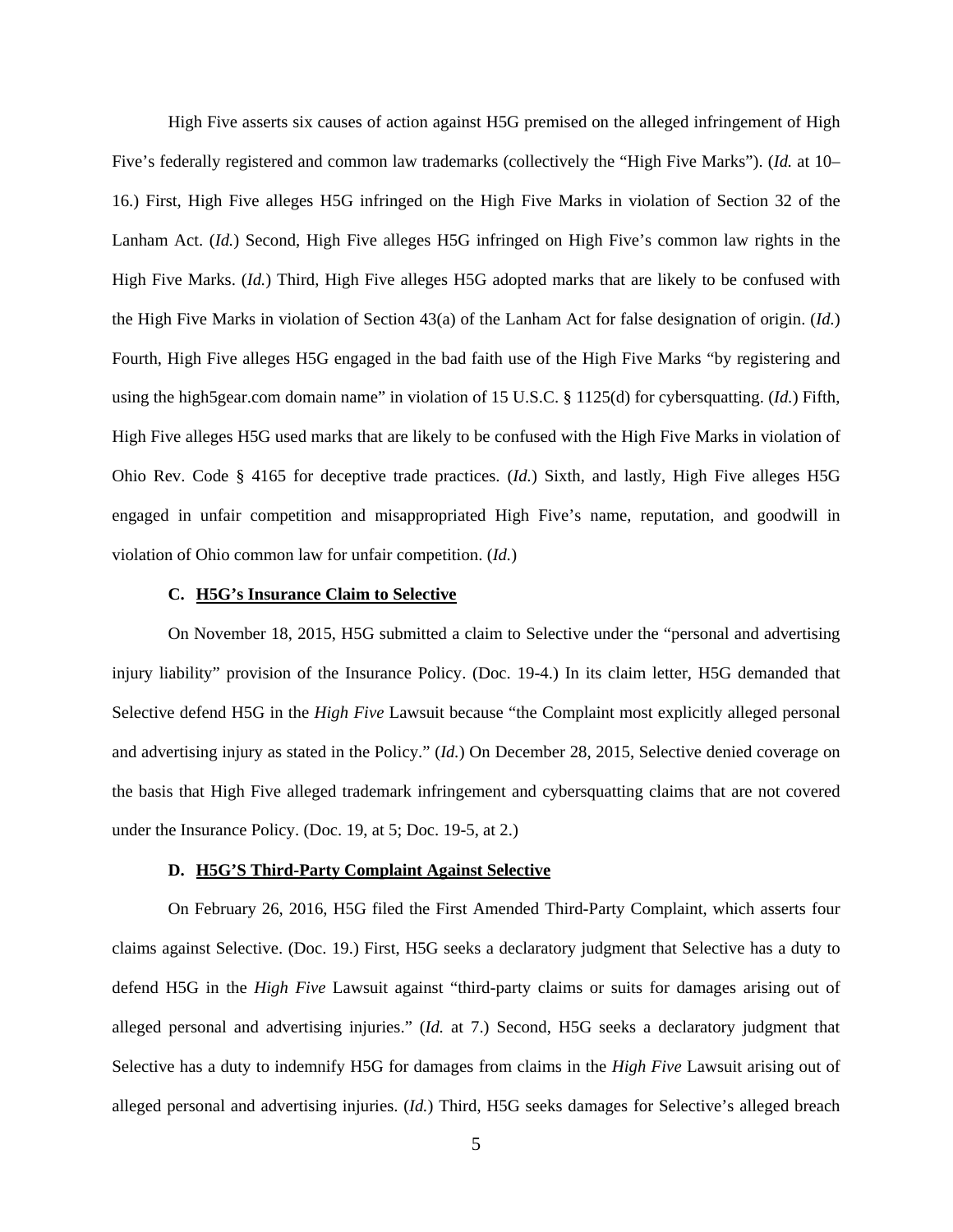of the Insurance Policy. (*Id.* at 8.) Fourth, H5G alleges Selective had no reasonable basis for denying H5G's insurance claim, and, therefore, Selective should be held liable for bad faith denial of coverage. (*Id.* at 8–9.) On March 14, 2016, Selective filed an Answer to H5G's First Amended Third-Party Complaint denying the allegations of the four claims alleged by H5G. (Doc. 22, at 6–7.).

### **E. Selective's Motion for Summary Judgment**

In support of its Motion for Summary Judgment, Selective first argues that the *High Five* Lawsuit did not trigger its duty to defend because the Complaint's allegations fall outside the Insurance Policy's coverage terms. (Doc. 46-1, at 24.) Specifically, Selective asserts that High Five's claims are premised on trademark infringement and cybersquatting, which are not covered by the "personal and advertising injury" provisions. (*Id.* at 1–2.) In the alternative, Selective argues, even if High Five's allegations fall within the "personal and advertising injury" provisions, coverage is precluded by the following four policy exclusions: (1) Knowing Violation Of Rights of Another, (2) Material Published Prior to Policy Period, (3) Infringement of Copyright, Patent, Trademark or Trade Secret ("Intellectual Property Exclusion"), and (4) Unauthorized Use of Another's Name or Product. (*Id.*at 15–22.) Selective argues that it has no duty to indemnify H5G under the Insurance Policy for the same reasons that it has no duty to defend—namely, the Insurance Policy does not provide coverage for H5G's claims. (*Id.* at 22.) Finally, Selective argues that, as a matter of law, H5G's bad faith claim must fail because Selective has no duty to defend or indemnify H5G. (*Id.* at 23.)

In response, H5G argues that the Complaint's allegations describe a claim for infringement of High Five's trade dress or slogan, and therefore come within the "personal and advertising injury" provisions. (*Id.* at 10-12.) H5G also argues that the Insurance Policy's exclusions do not apply. (*Id.* at 15.) H5G also argues that the Court need not consider whether Selective has a duty to indemnify because that claim will not be triggered unless H5G is found liable for damages. (*Id.* at 24.) Lastly, H5G argues that entering summary judgment on H5G's bad faith claim would be improper because the parties have not completed any discovery. (*Id.* at 25.) H5G asserts that it requires discovery to demonstrate Selective's bad faith in denying coverage. (*Id.*)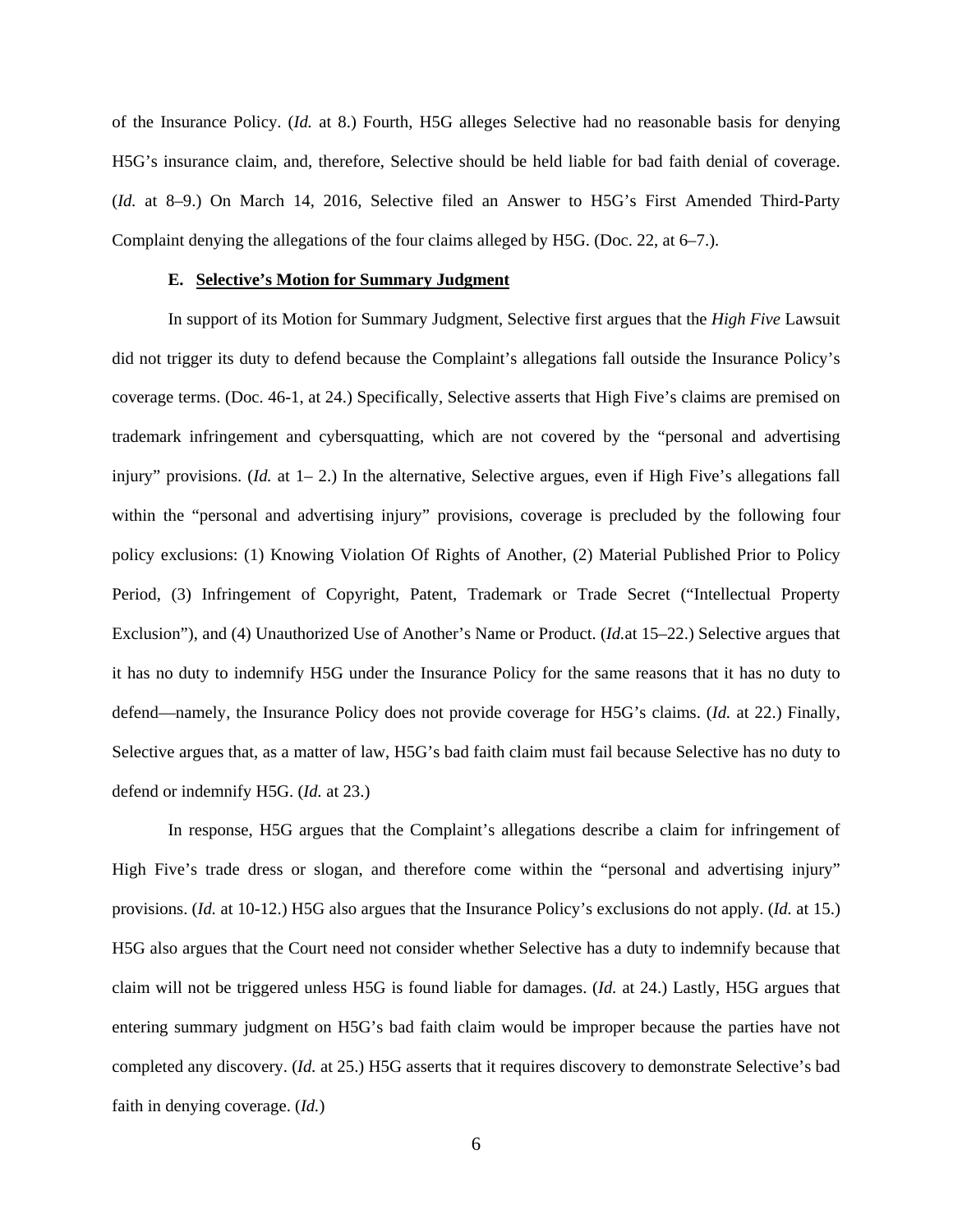### **II. ANALYSIS**

### **A. Summary Judgment Standard**

 Rule 56 of the Federal Rules of Civil Procedure provides that summary judgment "shall be rendered forthwith if the pleadings, depositions, answers to interrogatories, and admissions on file, together with the affidavits, if any, show that there is no genuine issue as to any material fact and that the moving party is entitled to a judgment as a matter of law." Fed. R. Civ. P. 56(c). Alternatively, summary judgment is denied "[i]f there are any genuine factual issues that properly can be resolved only by a finder of fact because they may reasonably be resolved in favor of either party." *Hancock v. Dodson*, 958 F.2d 1367, 1374 (6th Cir. 1992) (quoting *Anderson v. Liberty Lobby, Inc.*, 477 U.S. 242, 250 (2000)).

 The party seeking summary judgment has the initial burden of informing the court of the basis for its motion and identifying those portions of the pleadings, depositions, answers to interrogatories, and admissions on file together with the affidavits which it believes demonstrate the absence of a genuine issue of material fact. *Celotex Corp. v. Catrett*, 477 U.S. 317, 323 (1986). The burden then shifts to the nonmoving party who "must set forth specific facts showing that there is a genuine issue for trial." *Anderson*, 477 U.S. at 250 (quoting Fed. R. Civ. P. 56(e)).

 Once the burden of production has shifted, the party opposing summary judgment cannot rest on its pleadings or merely reassert its previous allegations. It is not sufficient to "simply show that there is some metaphysical doubt as to the material facts." *Matsushita Elec. Indus. Co., Ltd. v. Zenith Radio Corp.*, 475 U.S. 574, 586 (1986). Rule 56 "requires the nonmoving party to go beyond the [unverified] pleadings" and present some type of evidentiary material in support of its position. *Celotex Corp.*, 477 U.S. at 324. In reviewing this evidence, Summary judgment is improper if the non-movant is not afforded a sufficient opportunity for discovery." *White's Landing Fisheries, Inc. v. Buchholzer,* 29 F.3d 229, 231– 32 (6th Cir.1994) (citations omitted). The non-movant is, however, obligated to notify the court of its need for discovery. *Id.* "Thus, before a summary judgment motion is decided, the nonmovant must file an affidavit pursuant to Fed. R. Civ. P. 56(f) which details the discovery needed, or file a motion for additional discovery." *Id.*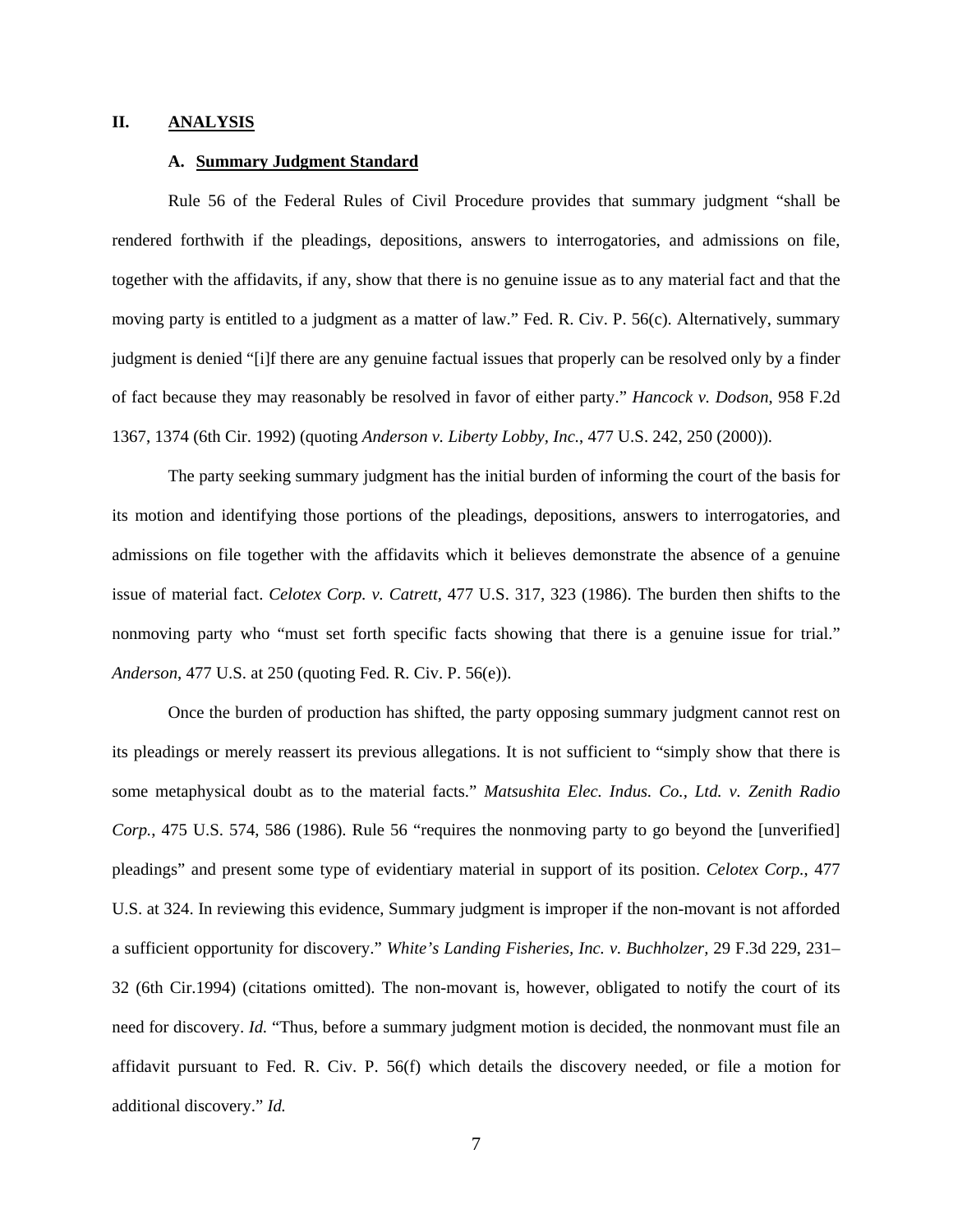In determining whether a genuine issue of material fact exists, a court must assume as true the evidence of the nonmoving party and draw all reasonable inferences in favor of that party. *Anderson*, 477 U.S. at 255. If the parties present conflicting evidence, a court may not decide which evidence to believe by determining which parties' affirmations are more credible. 10A *Wright & Miller, Federal Practice and Procedure*, § 2726. Rather, credibility determinations must be left to the fact-finder. *Id.* However, the mere existence of a scintilla of evidence in support of the nonmoving party is not sufficient to avoid summary judgment. *Anderson*, 477 U.S. at 252. "There must be evidence on which the jury could reasonably find for the plaintiff." *Id.* The inquiry, then, is whether reasonable jurors could find by a preponderance of the evidence that the nonmoving party is entitled to a verdict. *Id.*

 In ruling on a motion for summary judgment, "[a] district court is not . . . obligated to wade through and search the entire record for some specific facts that might support the nonmoving party's claim." *InterRoyal Corp. v. Sponseller*, 889 F.2d 108, 111 (6th Cir. 1989), *cert. denied*, 494 U.S. 1091 (1990). Thus, the court is entitled to rely upon the Rule 56 evidence specifically called to its attention by the parties. The Rule 56 evidence includes the verified pleadings, depositions, answers to interrogatories, and admissions on file, together with any affidavits submitted to the court. Fed R. Civ. P. 56(c).

### **B. Duty to Defend**

<u>.</u>

An insurance policy is a contract. *See Smith v. Katz*, 226 Wis. 2d 798, 806 (Wis. 1999).<sup>2</sup> Courts therefore apply well-established contract principles to interpret an insurance policy's provisions. *Id*. Unambiguous language in an insurance policy is interpreted according to its plain meaning. *Acuity v. Bagadia*, 310 Wis. 2d 197, 208 (Wis. 2008). Plain meaning interpretation restricts courts from rewriting unambiguous provisions that in effect "bind an insurer to a risk which the insurer did not contemplate and for which it has not been paid." *Qualman v. Bruckmoser*, 163 Wis. 2d 361, 365 (Wis. Ct. App. 1991) (citing *Wisconsin Builders, Inc. v. General Ins. Co. of Am.,* 65 Wis.2d 91, 103 (Wis.1974)). If a policy's language is ambiguous, it must be construed in favor of the insured. *Liebovich v. Minnesota Ins.* 

 $2^2$  Selective and H5G agree the Insurance Policy is to be interpreted under Wisconsin law because the policy was issued in the State of Wisconsin. (Doc. 46-1, at 9 n.1; Doc. 47, at 7 n.1.)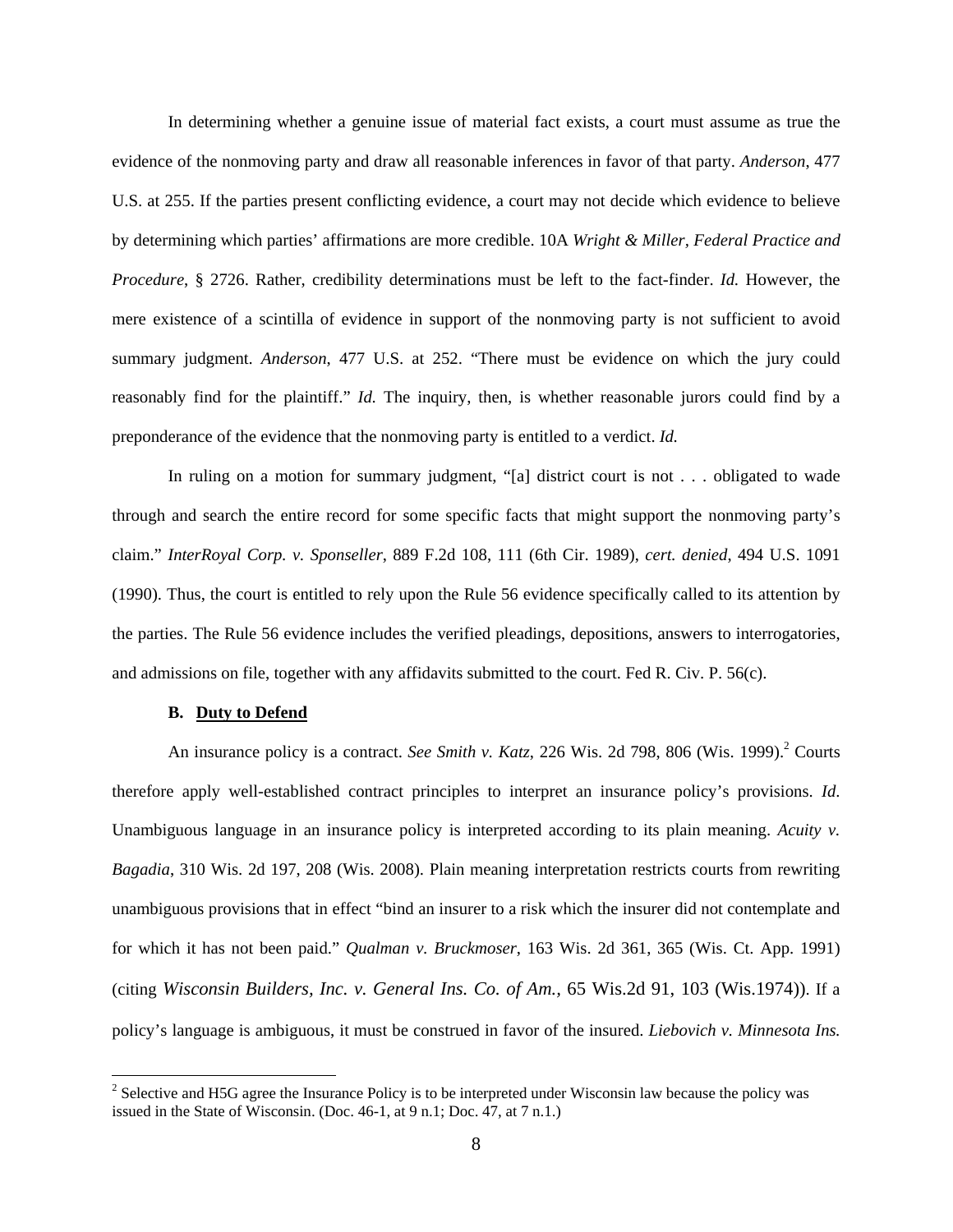*Co.*, 310 Wis. 2d 751, 766 (Wis. 2008). "A word or phrase in an insurance contract is ambiguous if it is susceptible to more than one reasonable construction." *Atl. Mut. Ins. Co.* v. *Badger Med. Supply Co.*, 191 Wis. 2d 229, 237 (Wis. Ct. App. 1995). The construction of an insurance policy is a question of law. *Phillips v. Parmelee*, 351 Wis. 2d 758, 763 (Wis. 2013).

Wisconsin courts apply a three-part analysis to determine if an insurer has a duty to defend an insured. *Am. Family Mut. Ins. Co. v. Am. Girl, Inc.*, 268 Wis. 2d 16, 32–33 (Wis. 2004). First, the court must determine whether the insurer's duty to defend is triggered by an initial grant of coverage. *Id.* To make this determination, the court focuses exclusively on the allegations within the "four corners of the complaint, without resort to extrinsic facts or evidence." *Fireman's Fund Ins. Co. of Wis. v. Bradley Corp.*, 261 Wis. 2d 4, 18 (Wis. 2003). The court compares the allegations with the terms and conditions of the insurance policy. (*Id.*) If an "insurance policy provides coverage for even one claim made in a lawsuit, the insurer is obligated to defend the entire suit." *Badger Med. Supply Co.*, 191 Wis. 2d at 242. If, however, the complaint does not allege any claim within the coverage provided, the insurer has no duty to defend. *Id*. Second, if the insurance policy does not cover the nature of the alleged claims, the court's analysis ends. *Am. Family Mut. Ins. Co.*, 268 Wis. 2d at 33. Third, and finally, if the claims do trigger the insurer's duty to defend, the court examines the policy's exclusions to determine if any of them preclude coverage for the insured. *Id.*

#### **i. The Insurance Policy Coverage for "Personal and Advertising Injury Liability"**

Selective first argues its duty to defend was not triggered because High Five's allegations fall outside the terms of the Insurance Policy. (Doc. 46.) H5G disagrees, relying primarily on the Wisconsin Supreme Court's holding in *Fireman's Fund Ins. Co. of Wis. v. Bradley Corp.*, 261 Wis. 2d 4 (Wis. 2003) (hereinafter *Fireman's Fund*). (Doc. 47, at 10–13.)

In *Fireman's Fund*, the insured argued that the insurer had a duty to defend because the allegations of "trade secret misappropriation" fell within the coverage provisions of the insurance policy. *Fireman's Fund Ins. Co.*, 261 Wis. 2d at 15. The policy provided coverage for "advertising injury," which it defined as: "misappropriation of advertising ideas or style of doing business; or infringement of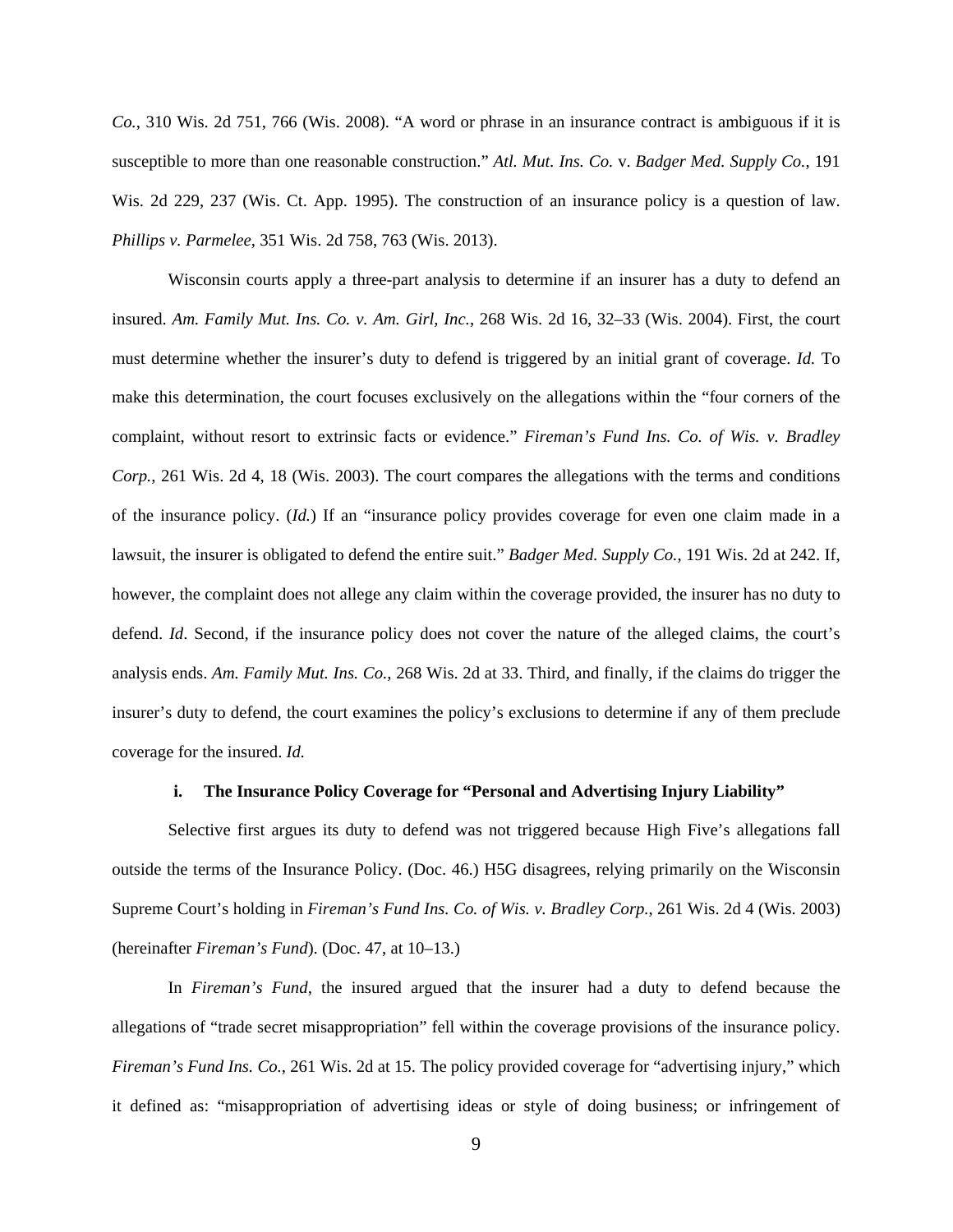trademark, copyright, title, or slogan." *Id.* at 22. In light of this definition, the parties understandably agreed that the policy covered advertising injury arising from trademark infringement. *Id.* But the parties also agreed that injury from trademark infringement included infringement of "service marks, trade names, and trade dress." *Id.* at 23. The Wisconsin Supreme Court held that the complaint's allegations fell within the insurance policy provisions, and therefore the insurer's duty to defend was triggered. *See id.* at 28 ("Based upon the four corners of the complaint liberally construed and drawing reasonable inferences therefrom, . . . the . . . complaint alleges that [the insured] committed an offense covered under the advertising injury provision of the  $\ldots$  insurance polic $[y]$ ."). The court reasoned that the trade secret misappropriation allegations arguably described trade dress infringement—which the parties had agreed was an "advertising injury." *Id.* 

The facts, policy provisions, and allegations in *Fireman's Fund* are markedly different than those in this case. Here, the Insurance Policy defines "personal and advertising injury" as "[i]nfringing upon another's copyright, trade dress or slogan in your 'advertisement.'" (Doc 46-3, at 131*.*) This definition does not include trademark infringement, as did the definition of "advertising injury" in *Fireman's Fund*. Moreover, Selective's Insurance Policy expressly *excludes* from coverage any claims for "personal and advertising injury" arising from "infringement of copyright, patent, trademark, trade secret or other intellectual property rights." (*Id.* at 122-23.) The issue in *Fireman's Fund* was not whether the policy provided coverage for trademark infringement—the policy expressly stated that it did and the parties agreed to that fact. The issue in *Fireman's Fund* was whether the complaint could be construed as stating a claim for trade dress infringement, which the parties agreed was a kind of trademark infringement.

H5G argues essentially the inverse of what the insured argued in *Fireman's Fund*. H5G reasons that, because the Insurance Policy covers "[i]nfringing upon another's copyright, trade dress or slogan in your 'advertisement,'" (Doc. 46-3, at 122, 131), it should also be construed as covering trademark infringement generally. (Doc. 47, at 10–11.) To advance this argument, H5G attempts to equate slogan infringement with trademark infringement. However, while it is true that a slogan can be trademarked, "[a] slogan is certainly not by definition a trademark." *Cincinnati Ins. Co. v. Zen Design Grp.*, *Ltd.*, 329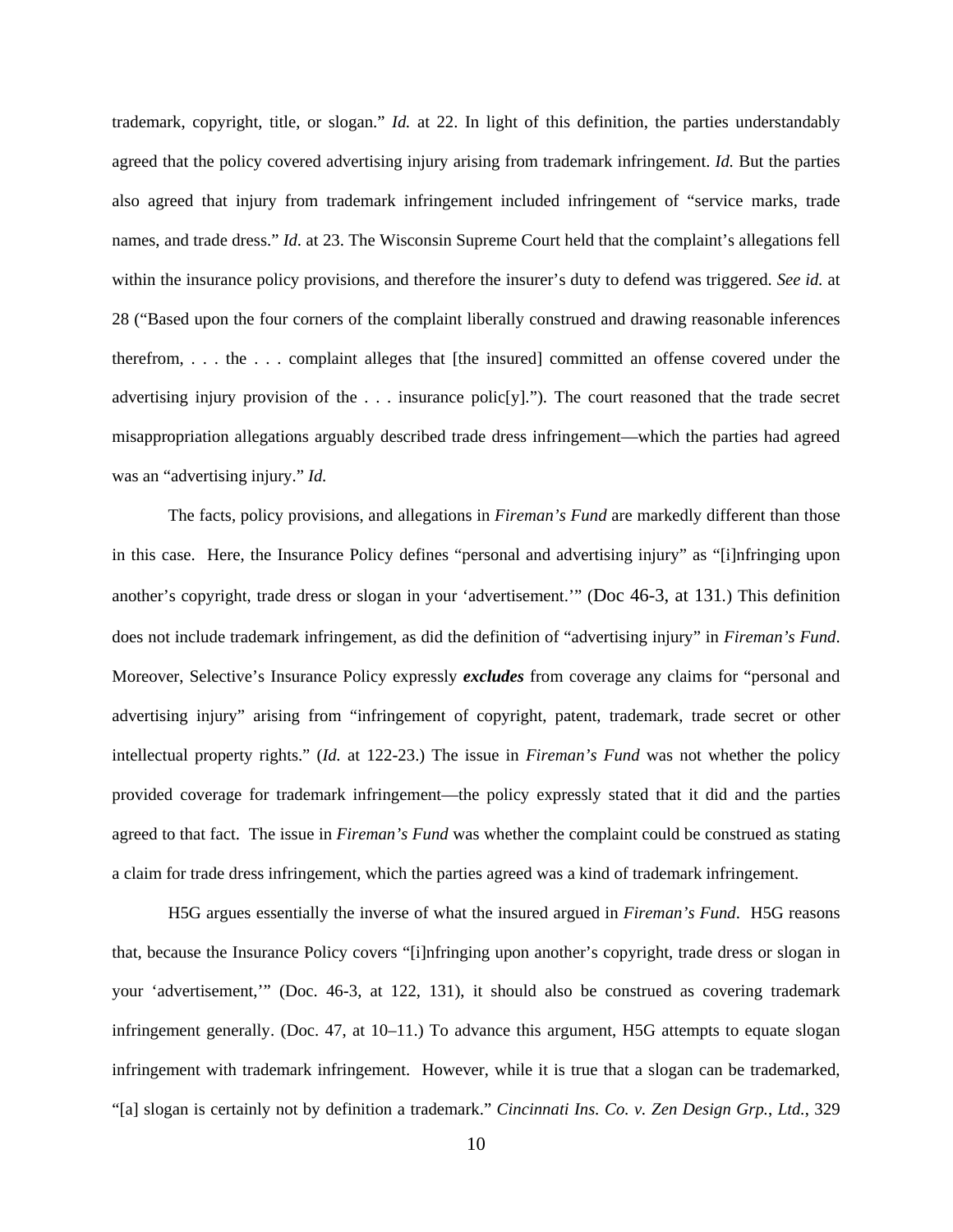F.3d 546, 556 (6th Cir. 2003). The Sixth Circuit has defined a slogan as a "distinctive cry, phrase, or motto of any party, group, manufacturer, or person; catchword or catch phrase." *Id.* In other words, a slogan must convey a secondary meaning apart from identifying a product or the product's source. *See id.*; *see also Hugo Boss Fashions, Inc. v. Fed. Ins. Co*., 252 F.3d 608, 616–20 (2d Cir. 2001). The Second Circuit, consistent with the Sixth Circuit's definition of slogan, has distinguished slogans from house marks and product marks. *Hugo Boss Fashions, Inc.*, 252 F.3d at 616 (holding Hugo Boss USA's house mark "BOSS" is not a slogan). The Second Circuit defined slogans "[as] phrases used to *promote* or *advertise* a house mark or a product mark . . . . "<sup>3</sup> *Id.* Moreover, the Second Circuit defined a "house mark" as a company name or line of products, and a "product mark" as a name of a particular product. *Id.* Therefore, according to the Second Circuit:

It would be odd indeed to say that the trademarked *name* of a brand, product, or company constitutes a "trademarked slogan" merely because it "remind[s] the consumer of the brand." For under this definition, all house, product, or brand names would qualify as slogans. Thus, it seems clear that a "slogan" must be something, *other than the house mark or product mark itself*, that provides such a reminder.

*Id.* at 619 (emphasis in original) (quoting, in part, *Blau Plumbing, Inc. v. S.O.S. Fix-It, Inc.*, 781 F.2d 604, 609 (7th Cir. 1986)).

 High Five alleges it owns the High Five Marks for sportswear goods and equipment, which include the marks, "HIGH FIVE," "HIGH 5 SPORTSWEAR," and "High 5." (Doc. 1, at 2, 5.) The High Five Marks, according to High Five, "have come to be recognized and relied on as identifying high quality products originating exclusively from High [Five]." (*Id.* at 5.) These marks are not advertising phrases that promote High Five's products or product lines. They are variations of High Five's company name and brand and do not convey a separate meaning apart from the product's identity or source. Therefore, the High Five Marks are not slogans.

 H5G also argues that High Five's claims are tantamount to claims for trade dress infringement or false designation of origin under the Lanham Act. (Doc. 47, at 11–12.) Again, H5G relies on *Fireman's* 

<u>.</u>

<sup>&</sup>lt;sup>3</sup> The Second Circuit provided the following examples of slogans: Nike's slogan is "JUST DO IT"; American Express's slogan is "DON'T LEAVE HOME WITHOUT US." *See Hugo Boss Fashions, Inc.*, 252 F.3d at 620.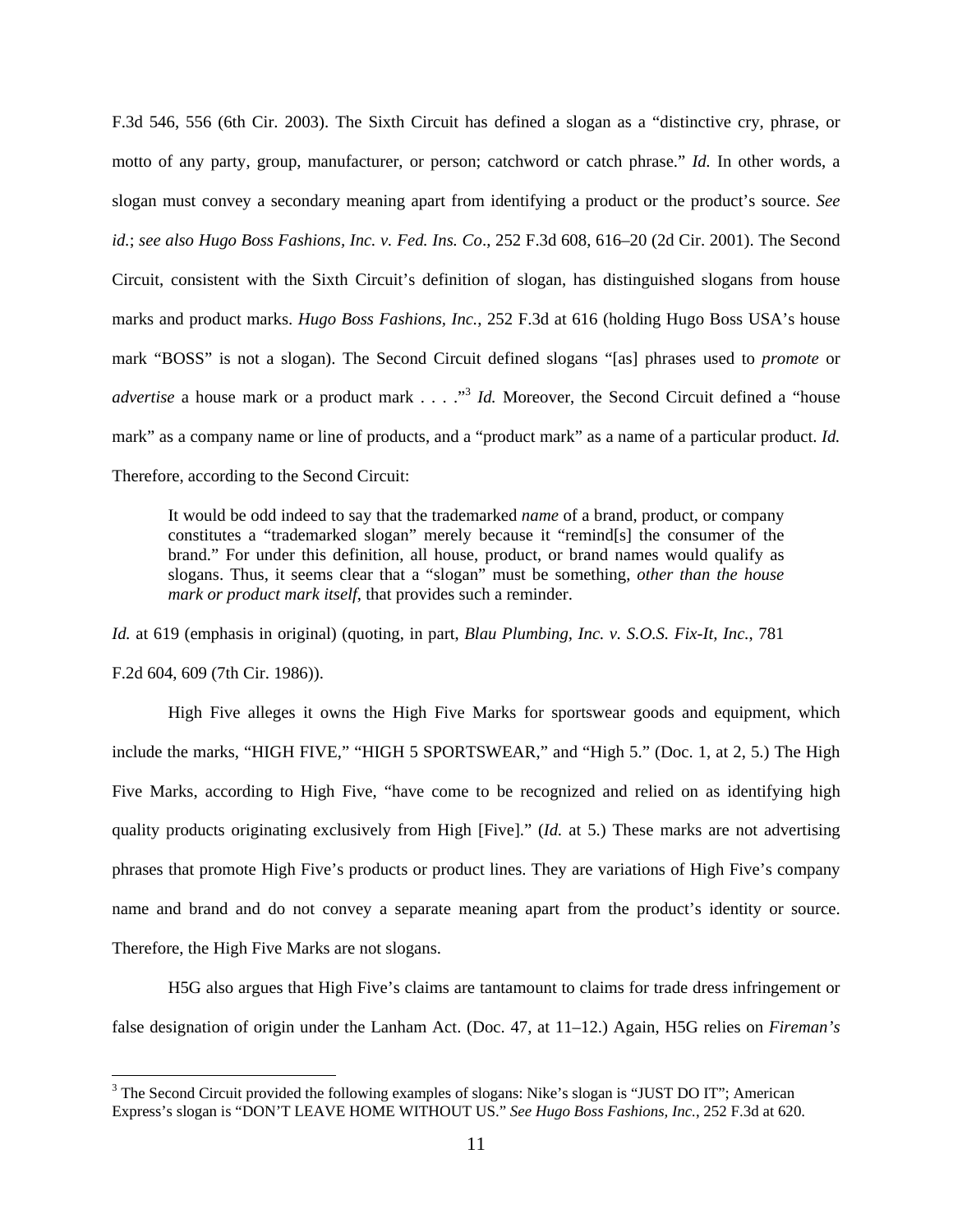*Fund* to support its conclusion. (*Id.*) In *Fireman's Fund*, the court held that Lanham Act claims for false designation of origin were covered as trade dress infringement. *Fireman's Fund Ins. Co. of Wis.*, 261 Wis. 2d at 25. The court based this conclusion on the fact that the alleged claims included a claim for misappropriating product "designs." *Id.* The court defined trade dress as "a product's 'total image' and 'refers to the total image of a product, including features such as size, shape, color or color combinations, texture, graphics, or even particular sales techniques.'" *Id.* at 23. Here, H5G argues that High Five alleges trade dress infringement because it asserts that H5G's use of similar marks is likely to confuse customers about the origin of its products. (Doc. 47, at  $11-12$ .) Treating H5G's alleged trademark infringement as tantamount to trade dress infringement would be error, however, because "trademark and trade dress are two distinct concepts under the Lanham Act." *Gibson Guitar Corp. v. Paul Reed Smith Guitars, LP*, 423 F.3d 539, 547 (6th Cir. 2005).

 Addressing the issue of whether trade dress is the equivalent to a trademark, the Sixth Circuit first noted that:

 [T]he Lanham Act defines a trademark as "any word, name, symbol, or device, or any combination thereof" which is used or intended to be used by a person "in commerce ... to identify and distinguish his or her goods, including a unique product, from those manufactured or sold by others and to indicate the source of the goods, even if that source is unknown."

*Id.* (citing and quoting 15 U.S.C. § 1127). The Lanham Act does not expressly define trade dress, but the Supreme Court has described trade dress as the "design or packaging of a product." *Id.* (citation omitted). Similar to a slogan, trade dress has a "secondary meaning" that identifies a product with its manufacturer or source. *TrafFix Devices, Inc. v. Mktg. Displays, Inc.*, 532 U.S. 23, 28 (2001). Applying these principles, the High Five Marks are not trade dress. The marks constitute neither the "total image" nor the design or packaging of High Five's products. Rather, the High Five Marks are words, names, and symbols intended by High Five to identify and distinguish its goods. The High Five Marks are trademarks, not trade dress.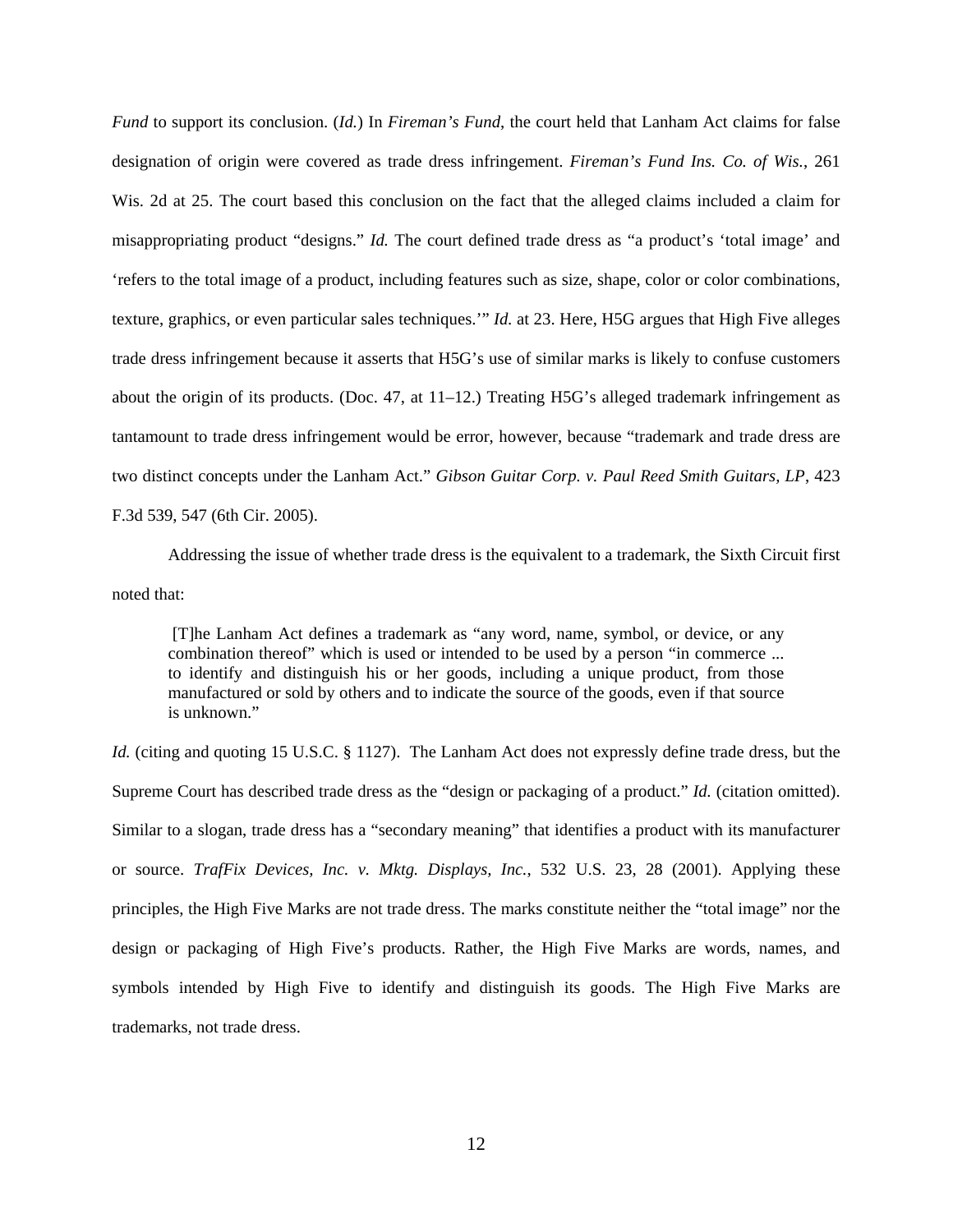As the High Five Marks are trademarks—not slogans or trade dress, its claims must be premised on trademark infringement.<sup>4</sup> For Selective's duty to defend to be triggered, these claims must "fall under the terms and conditions of the insurance policy." *Fireman's Fund Ins. Co. of Wis.*, 261 Wis. 2d at 18. Under the plain meaning of the Insurance Policy, neither trademark infringement claim nor cybersquatting claims (the other category of claims that High Five alleges) are a "personal and advertising injury." A conclusion to the contrary would in effect rewrite the Insurance Policy to bind Selective to a risk that it did not contemplate. Therefore, as a matter of law, Selective's duty to defend was not triggered by High Five's alleged claims.

# **ii. Insurance Policy Coverage Exclusions**

<u>.</u>

 Selective also argues that, even if High Five's claims constitute a "personal and advertising injury," it does not have a duty to defend under four (4) exclusions in the Insurance Policy. (Doc. 46-1, at 15–22.) Selective cites the following exclusions: (1) Knowing Violation Of Rights of Another, (2) Material Published Prior to Policy Period, (3) Infringement of Copyright, Patent, Trademark or Trade Secret, ("Intellectual Property Exclusion") and (4) Unauthorized Use of Another's Name or Product. (*Id.*) H5G contends that none of these exclusions apply to bar coverage. (Doc. 47, at 15–24.)

If it is clear the insurance policy does not cover the alleged claims, the analysis ends. *Am. Family Mut. Ins. Co.*, 268 Wis. 2d at 33. Assuming *arguendo*, however, that there were an initial grant of coverage under the Insurance Policy, the next step is to examine the exclusions to determine if they preclude coverage. *See id*. The first inquiry is whether the exclusion is ambiguous; if it is, it must be narrowly interpreted against the insurer. *W. Wisconsin Water, Inc. v. Quality Beverages of Wisconsin, Inc.*, 305 Wis. 2d 217, 235 (Wis. Ct. App. 2007). Each exclusion is examined separately for ambiguity, but "a court will enforce exclusions that are clear from the face of the policy." *Day v. Allstate Indem. Co.*, 332 Wis. 2d 571, 585 (Wis. 2011). The court also must be mindful that some policy exclusions have their own exceptions; "if a particular exclusion applies, [a court will] then look to see whether any exception to

<sup>&</sup>lt;sup>4</sup> It is unnecessary to determine if "personal and advertising injury" arose from H5G's advertisement or advertising activity because the Court has concluded that trademark infringement and cybersquatting are substantively different from claims for infringement of slogan or trade dress.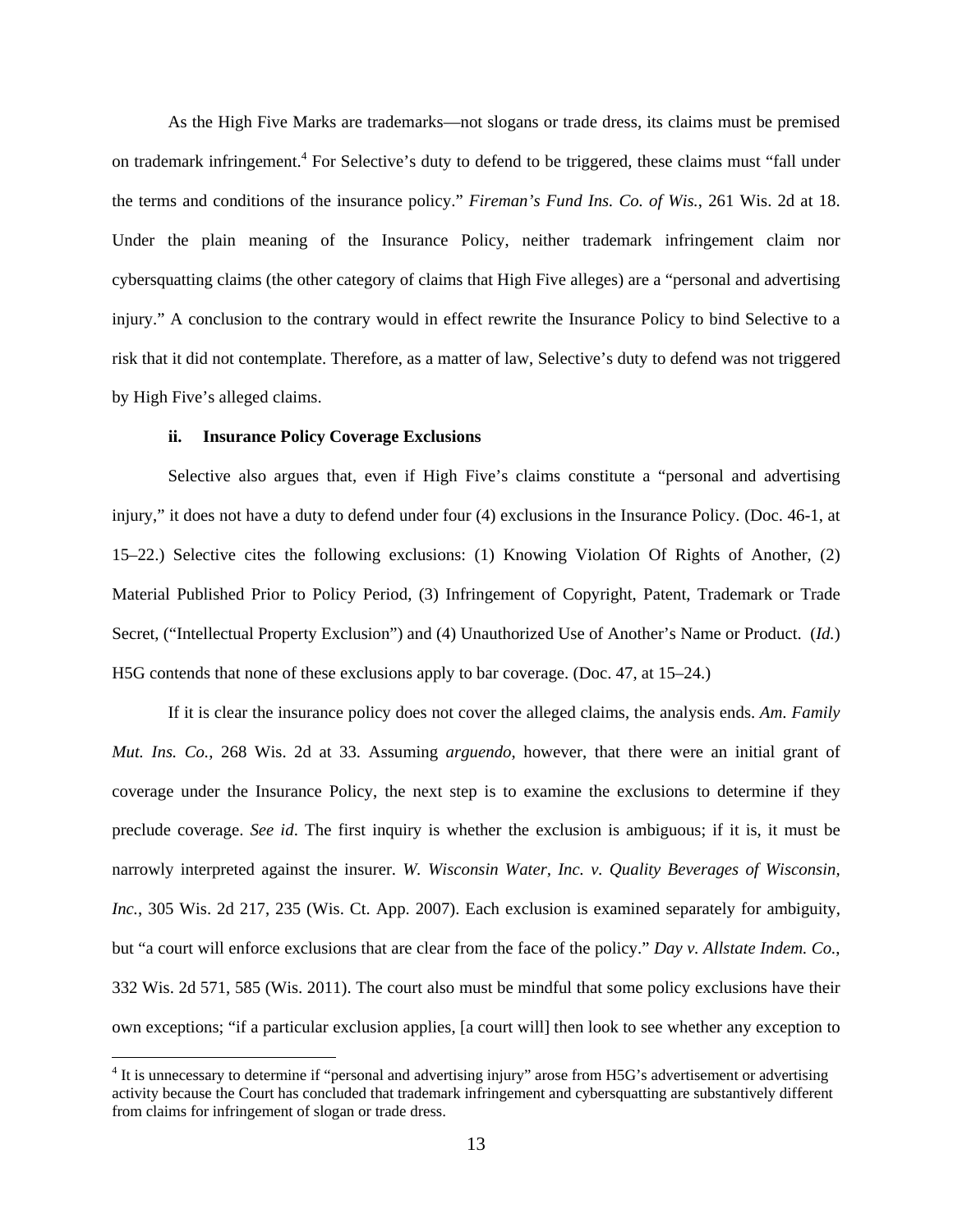that exclusion reinstates coverage." *Am. Family Mut. Ins. Co.*, 268 Wis. 2d at 33. For the reasons set forth below, the Prior Publication Exclusion and Intellectual Property Exclusion are unambiguous and apply without exception to effectively preclude coverage for High Five's claims.

# **1. Prior Publication Exclusion**

The Prior Publication Exclusion in the Insurance Policy excludes coverage for personal and advertising injury "arising out of oral or written publication of material whose first publication took place before the beginning of the policy period." (Doc. 46-3, at 122.) The exclusion is clear on its face; it applies only if H5G published the injurious material at issue before the Insurance Policy's effective date. Selective argues this exclusion applies because H5G "created its alleged infringing website . . . in November 2009 . . . [prior to] the inception of the Selective Policy on June [4], 2015." (Doc. 46-1, at 16– 17.) H5G asserts that the Complaint states "no allegation that H5G infringed High Five's trademarks prior to the inception of the policy." (Doc. 47, at 18.)

Contrary to H5G's assertion, the Complaint explicitly alleges "the www.high5gear.com website was created on or about November 5, 2009, which is after the registration date of several of the [High Five Marks]." (Doc. 1, at 5–6.) High Five further alleges H5G "has engaged in bad faith use of the [High Five] Marks by registering and using the high5gear.com domain name . . . ." (*Id.* at 13–14.) Therefore, again assuming High Five's alleged claims constitute a "personal and advertising injury," the Prior Publication Exclusion applies to preclude coverage. As High Five alleges, the claimed injury arose from oral or written publication of material that was published before June 4, 2015, the beginning of the policy period.

#### **2. Intellectual Property Exclusion**

The Insurance Policy also excludes coverage for personal and advertising injury "arising out of the infringement of copyright, patent, trademark, trade secret or other intellectual property rights." (Doc. 46-3 at 123.) This exclusion includes an exception stating that it "does not apply to infringement, in your 'advertisement', of copyright, trade dress or slogan." (Doc. 46-3, at 123.) Similar to the Prior Publication Exclusion, the Intellectual Property Exclusion is clear from the face of the policy. As concluded above,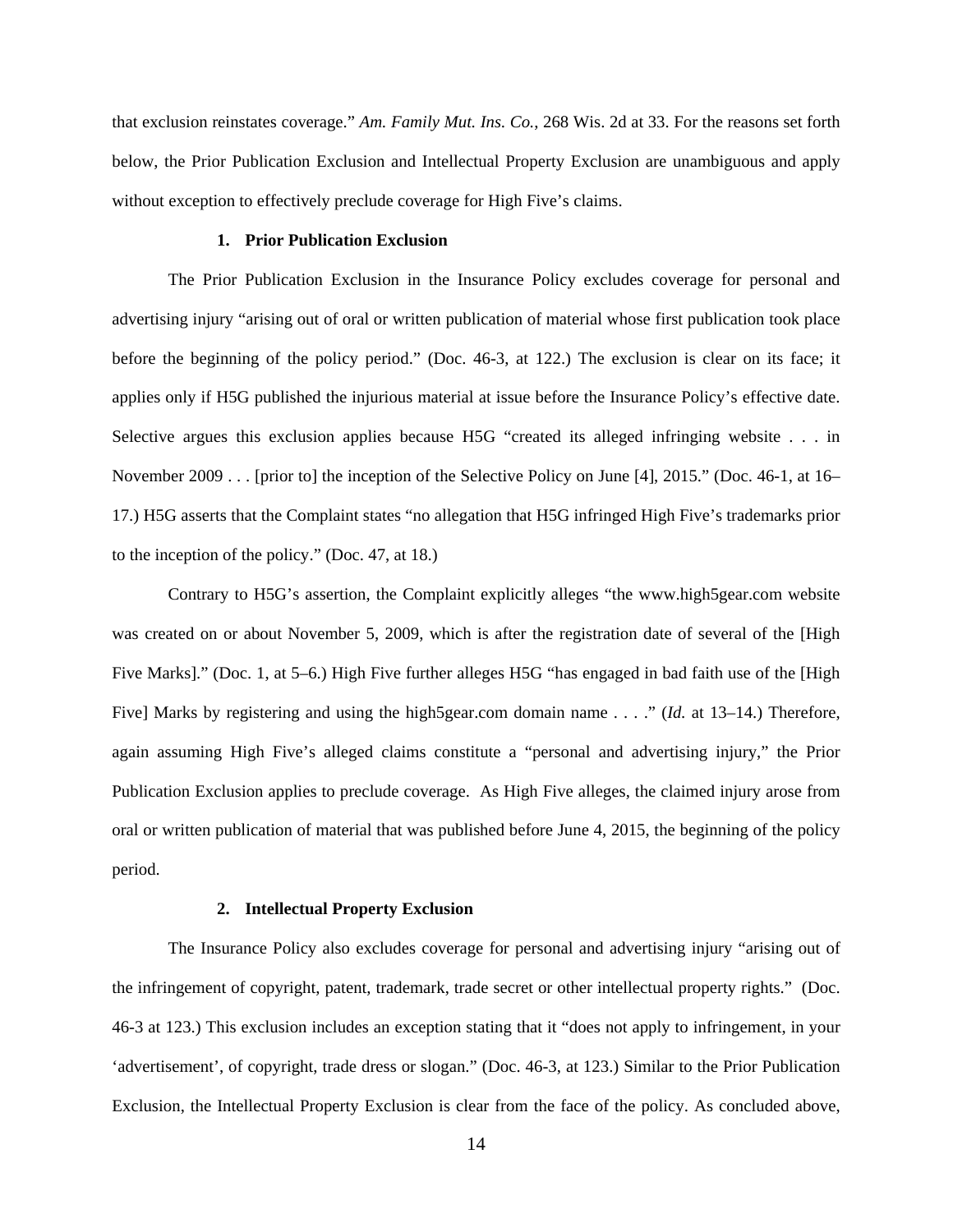High Five alleges claims for trademark infringement and cybersquatting, not infringement of trade dress or slogan. The exception therefore does not reinstate the coverage precluded by the exclusion.

The Court does not address the Knowing Violation Exclusion and Unauthorized Use Exclusion because the above exclusions apply and are adequate to preclude coverage for all of the alleged claims. As there are no genuine issues of material fact concerning Selective's duty to defend, the Court must grant summary judgment for Selective on H5G's claim for breach of the duty to defend.

### **C. Duty to Indemnify**

Selective argues that, since it does not have a duty to defend, H5G's claim that Selective owes a duty to indemnify H5G also must fail. (Doc. 46-1, at 22.) H5G argues that it would be premature for the Court to rule on this claim because "the issue of whether the insurance company has the duty to indemnify is not ripe unless and until the insured, H5G, is found liable." (Doc. 47, at 24.) Liability insurance contracts typically include both a duty to defend and a duty to indemnify, but they are separate contractual duties*. Johnson Controls, Inc. v. London Mkt.*, 325 Wis. 2d 176, 191 (Wis. 2010). Under the Insurance Policy, Selective is obligated to indemnify H5G for the sums that H5G "becomes legally obligated to pay as damages because of 'personal and advertising injury' to which th[e] insurance applies." As previously concluded, however, the claims alleged in the *High Five* Lawsuit do not fall within the "personal and advertising injury" provisions of the Insurance Policy. Therefore, as a matter of law, Selective has no duty to indemnify H5G because the Insurance Policy does not apply to the alleged claims even if the claims are eventually proven.

#### **D. Bad Faith Claim**

Selective argues that H5G's bad faith claim fails as a matter of law because Selective has no duty to defend or indemnify H5G relating to the *High Five* Lawsuit. (Doc. 46-1 at 23.) H5G argues that summary judgment is inappropriate on this claim because "there has been no discovery up to this point." (Doc. 47 at 25.) Specifically, H5G argues it lacks evidence to prove Selective acted in bad faith when it denied coverage. (*Id.*)